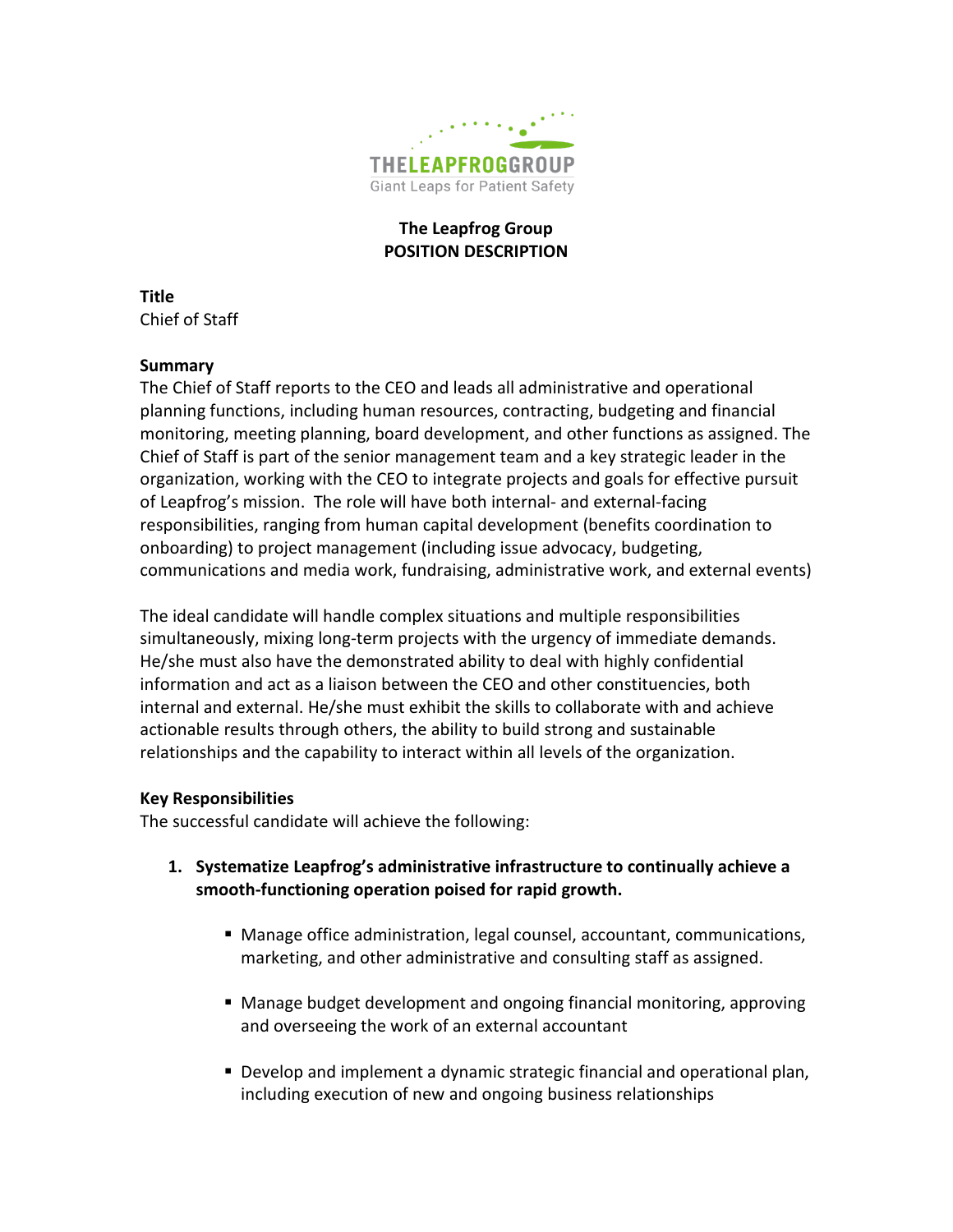- In consultation with CEO, legal counsel, and internal team members, negotiate, manage, and sign contracts that assure cost-effective results from existing and/or new vendors, consultants, as well as strategic customers & prospective partners
- Help structure the Leapfrog team to balance employee and consultant roles for maximum performance
- Monitor and advise on staff expansion, contraction, or reassignment of responsibilities for maximum organizational benefit.
- Oversee Leapfrog's human resources operation with the HR consultant, as well as ongoing protocols, procedures, orientation, and payroll processing to formalize processes and assure competitive positioning for Leapfrog as an employer
- **2. Oversee Leapfrog-hosted meetings that are creative and stimulating for participants and well-planned in every detail.**
	- Oversee planning of the Annual Meeting, consortium meetings, board meetings and other advisory committee meetings to reflect Leapfrog's reputation for excellence
	- Structure and systematize meeting planning operations and staffing as needs grow

# **3. Oversee Board Relations.**

- With support from assigned team members, manage board and committee meetings, assuring development of agendas, materials, minutes, and other needed support
- Assure organization of updated key board documents, such as bylaws, budget, strategic planning documents, contact and committee assignments and other materials
- Manage Board budget process including drafting of budget documents for review by the Board and updating and monitoring performance

# **4. Work with CEO to lead strategic planning and initiate or manage key projects.**

■ Frame and track Leapfrog's goals and progress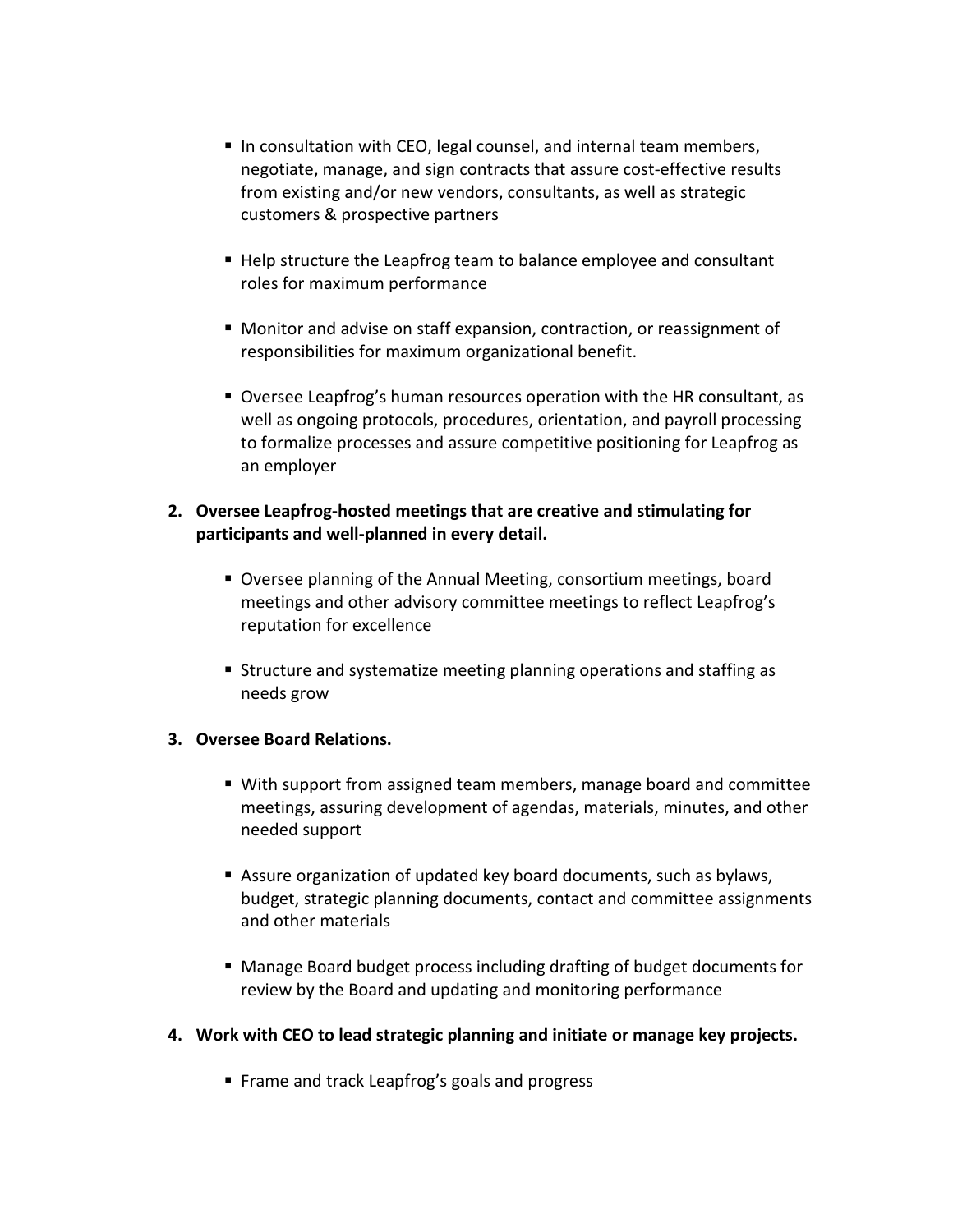- I Identify opportunities and hazards in the future and advise CEO on needed actions
- **Provide ad-hoc analysis and decision support.**
- Executive project management: act on the authority of the CEO to oversee projects that typically require cross-functional collaboration and resource allocation. Providing project planning and management for both departmental projects and initiatives
- Speak and/or represent Leapfrog at select engagements and media opportunities
- **5. Participate with the Leapfrog management team to assure organization-wide goals are met.**
	- Contribute to team projects and ad-hoc assignments as needed for a lean, team-based organization

#### **Requirements**

- Strong project management and negotiation skills
- Knowledge of financial management and strategic planning
- Knowledge of human resource policies
- Excellent interpersonal skills and good sense of humor
- Good stamina and willingness to travel if necessary
- Strong interest in the mission of The Leapfrog Group

# **Qualifications**

Bachelor's degree and 10 years successful leadership experience, preferably in a nonprofit environment. Experience in health care strongly preferred. The right candidate has a proven track record engaging teams, executing innovative projects, and developing strategy. Leapfrog is highly mission-oriented, so the candidate will have a passion for our mission, strong communications skills, and ability to inspire others.

# **Term of Employment**

The position is a full-time position, based at Leapfrog's offices in Washington, D.C. Leapfrog offers a robust benefits package including 90% coverage of health benefits (employee and dependents), fully paid short- and long-term disability and life, significant contribution to 401K plan, paid parental leave, and other noteworthy benefits including transit and education.